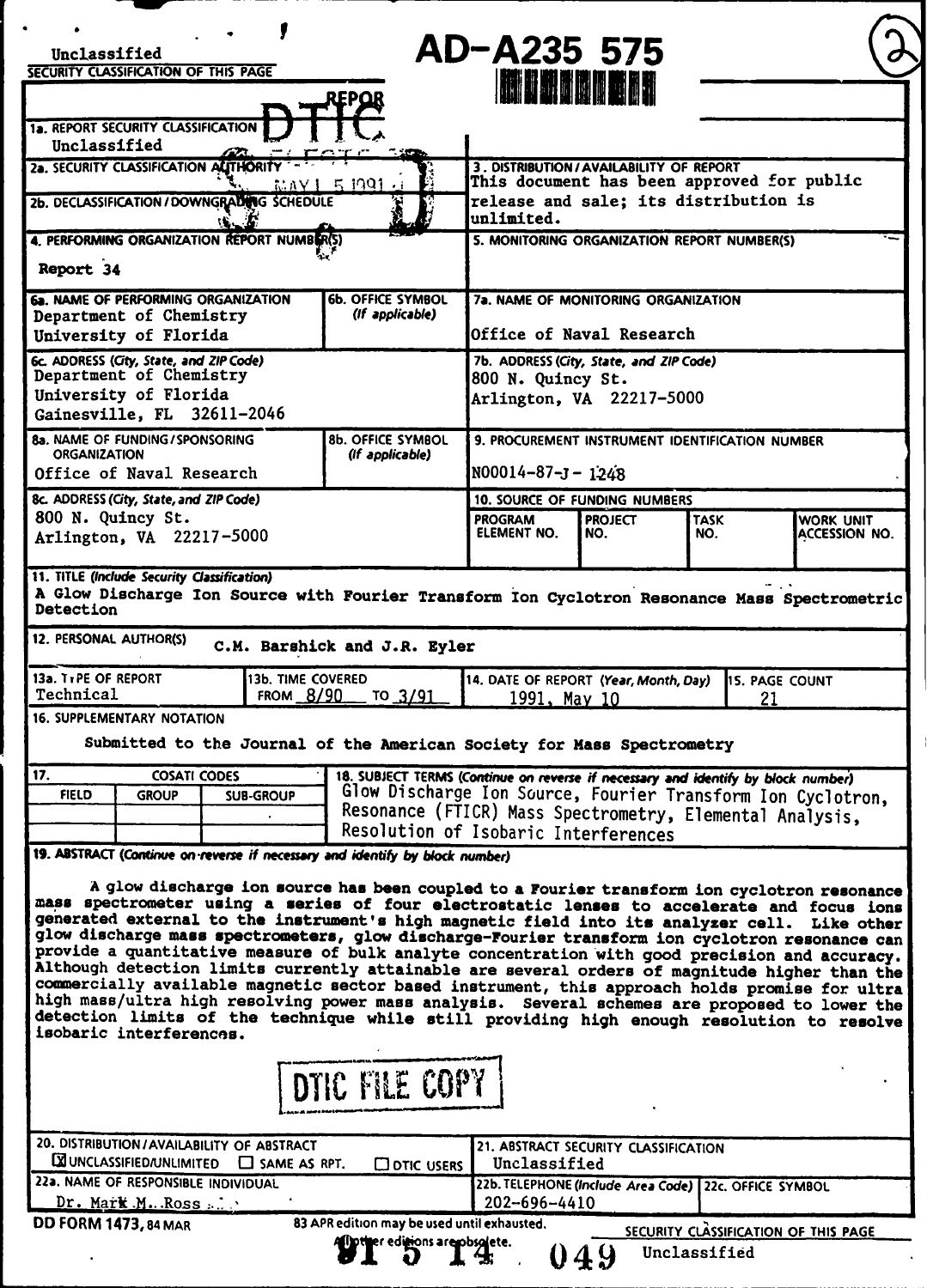**OFFICE OF NAVAL RESEARCH** 

Grant **N00014-87-J-1248** 

**R & T Code 4134052** 

**TECHNICAL REPORT NO. 34** 

**A** Glow Discharge Ion Source with Fourier Transform Ion Cyclotron Resonance Mass Spectrometric Detection

**by**

**C.M.** Barshick and J.R. Eyler

Submitted to the

Journal of the American Society for Mass Spectrometry

University of Florida Department of Chemistry Gainesville, FL **32611-2046**

May **10, 1991**

Reproduction in whole or in part is permitted for any purpose of the United States Government.

This document has been approved for public release and sale; its distribution is unlimited.

|                                     | Accession For |  |  |  |  |  |  |
|-------------------------------------|---------------|--|--|--|--|--|--|
| <b>NTIS GRAAI</b>                   | V             |  |  |  |  |  |  |
| DTIC TAB                            | П             |  |  |  |  |  |  |
| Unannovnoed                         |               |  |  |  |  |  |  |
| Justification                       |               |  |  |  |  |  |  |
| Distribution/<br>Availability Codes |               |  |  |  |  |  |  |
| Avail and/er                        |               |  |  |  |  |  |  |
| Dist                                | Special       |  |  |  |  |  |  |
|                                     |               |  |  |  |  |  |  |
|                                     |               |  |  |  |  |  |  |

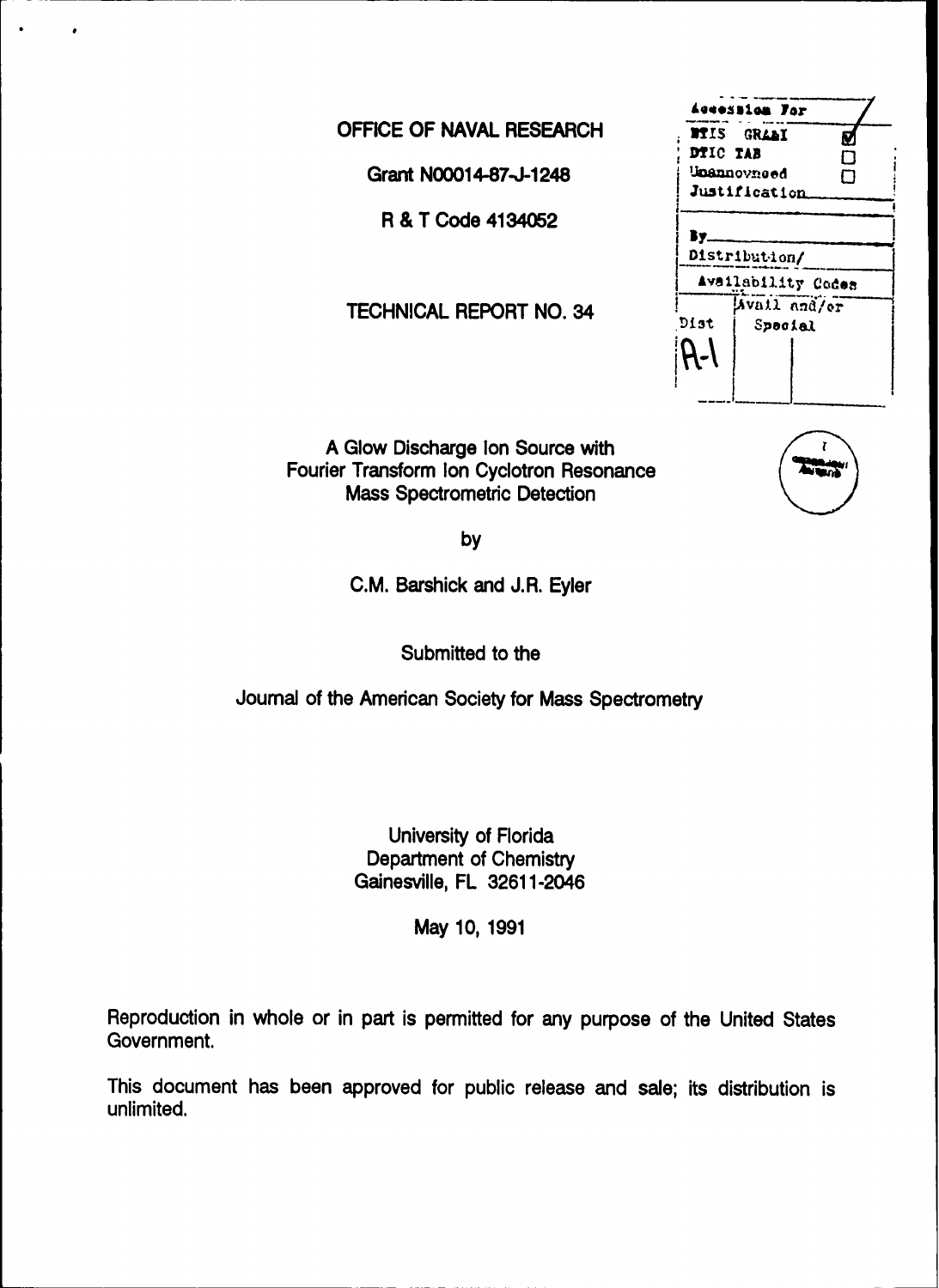**A Glow Discharge Ion Source with Fourier Transform Ion Cyclotron Resonance Mass Spectrometric Detection**

Christopher M. Barshick and \*John R. Eyler Department of Chemistry University of Florida Gainesville, FL, USA 32611-2046

Author to whom all correspondence should be sent.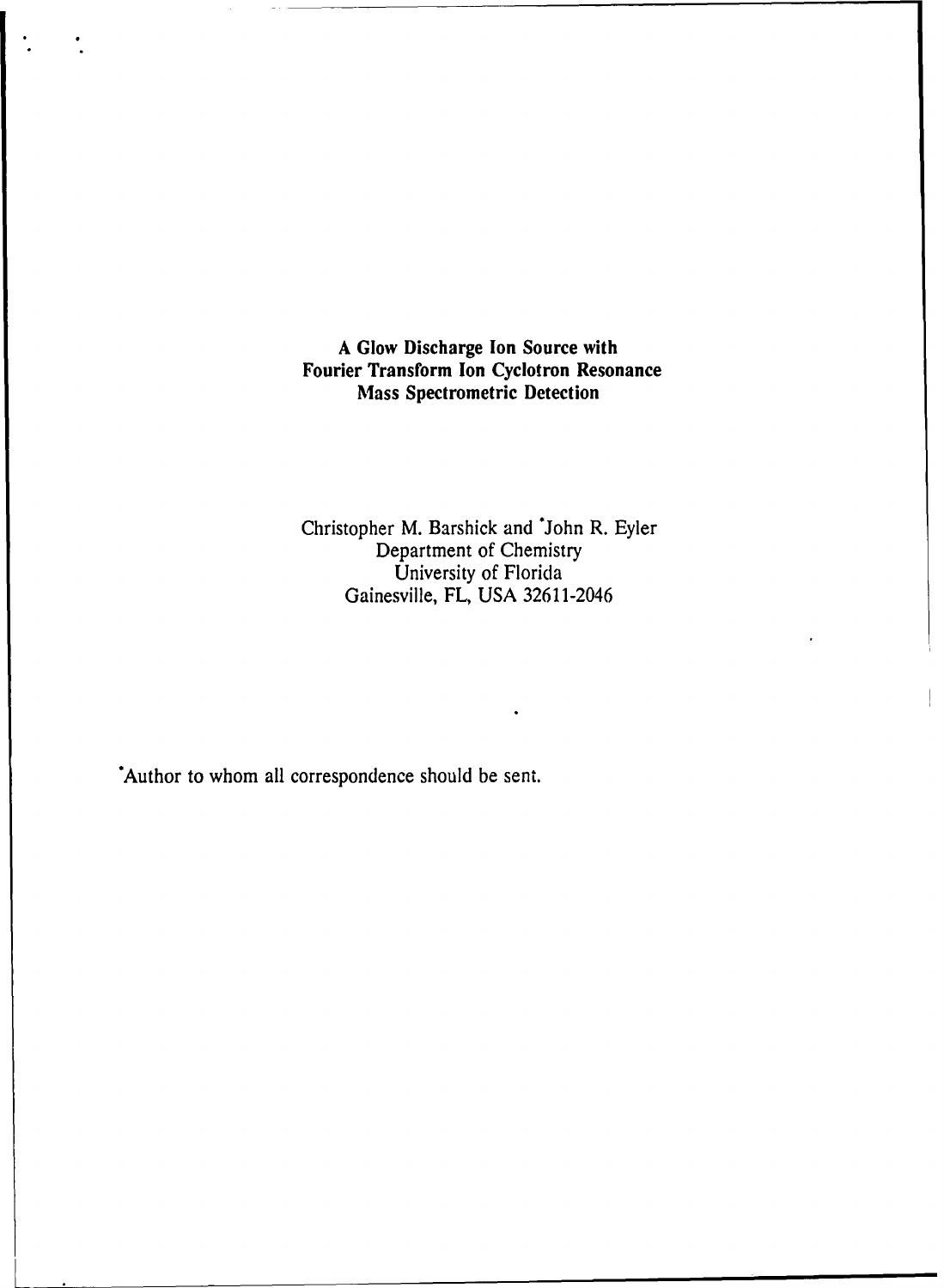#### ABSTRACT

A glow discharge ion source has been coupled to a Fourier transform ion cyclotron resonance mass spectrometer using a series of four electrostatic lenses to accelerate and focus ions generated external to the instrument's high magnetic field into its analyzer cell. Like other glow discharge mass spectrometers, glow discharge-Fourier transform ion cyclotron resonance can provide a quantitative measure of bulk analyte concentration with good precision and accuracy. Although detection limits currently attainable are several orders of magnitude higher than the commercially available magnetic sector based instrument, this approach holds promise for ultra high mass/ultra high resolving power mass analysis. Several schemes are proposed to lower the detection limits of the technique while still providing high enough resolution to resolve isobaric interferences.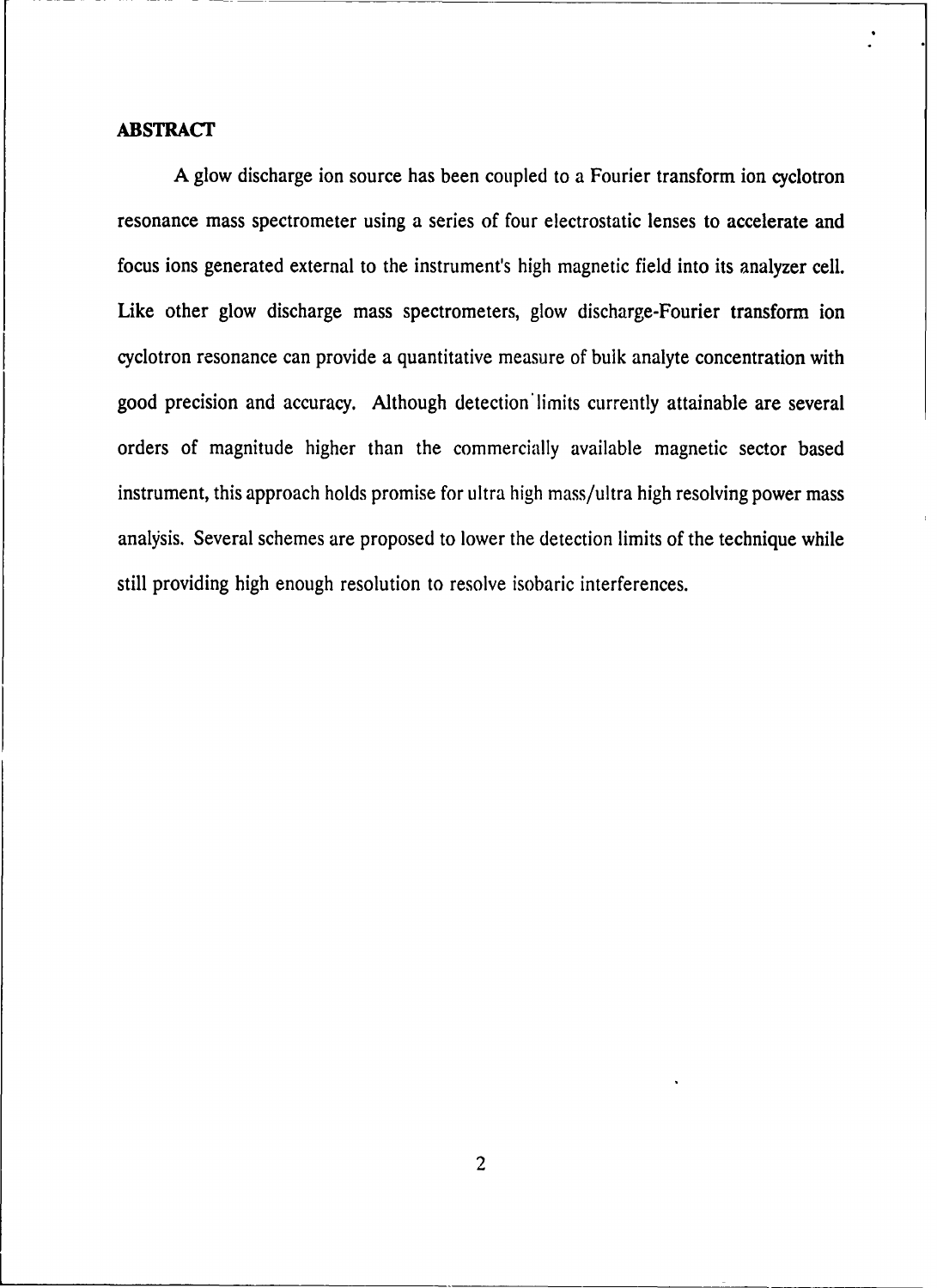Techniques of Fourier transform ion cyclotron resonance (FTICR) mass spectrometry [1-4] have been applied to a wide range of chemical problems, from ion photodissociation [5-7] to comparisons of gas phase and solution reactivity [8,9] to analyses of polymers and biopolymers [10-12]. With the exception of conventional electron impact ionization, laser desorption (LD) ionization has been the most widely applied means of ion formation in FTICR experiments [13-15]. However, the susceptibility of many compounds to physical damage induced by laser desorption has imposed an inherent limitation on LDFTICR use and has prevented its widespread acceptance. Concurrently, other ionization methods, such as fast-atom bombardment or sujersonic expansion/photoionization, have proven difficult to implement because the relatively high background pressures accompanying them are not compatible with ultra high mass/ultra high resolution FTICR analysis.

Efforts to reduce the effects of high pressures from alternative ionization sources have involved two different approaches. The first makes use of a dual cell configuration [16], in which ion formation takes place in a high pressure source region, with ions subsequently transferred through a small conductance limit to a lower pressure analysis region. In the second approach, the ions are generated in a region external to the magnetic field associated with the FTICR experiment, and are then injected into the analyzer cell through several stages of differential pumping. Successful external ion generation followed by FTICR analysis was first reported by Mclver and coworkers [17]. They employed an RFonly quadrupole ion guide to transport ions from a high pressure external ion source into an ICR cell maintained at several orders of magnitude lower pressure; there the ions were trapped and mass analyzed. Several other groups [18-23] have used this or other approaches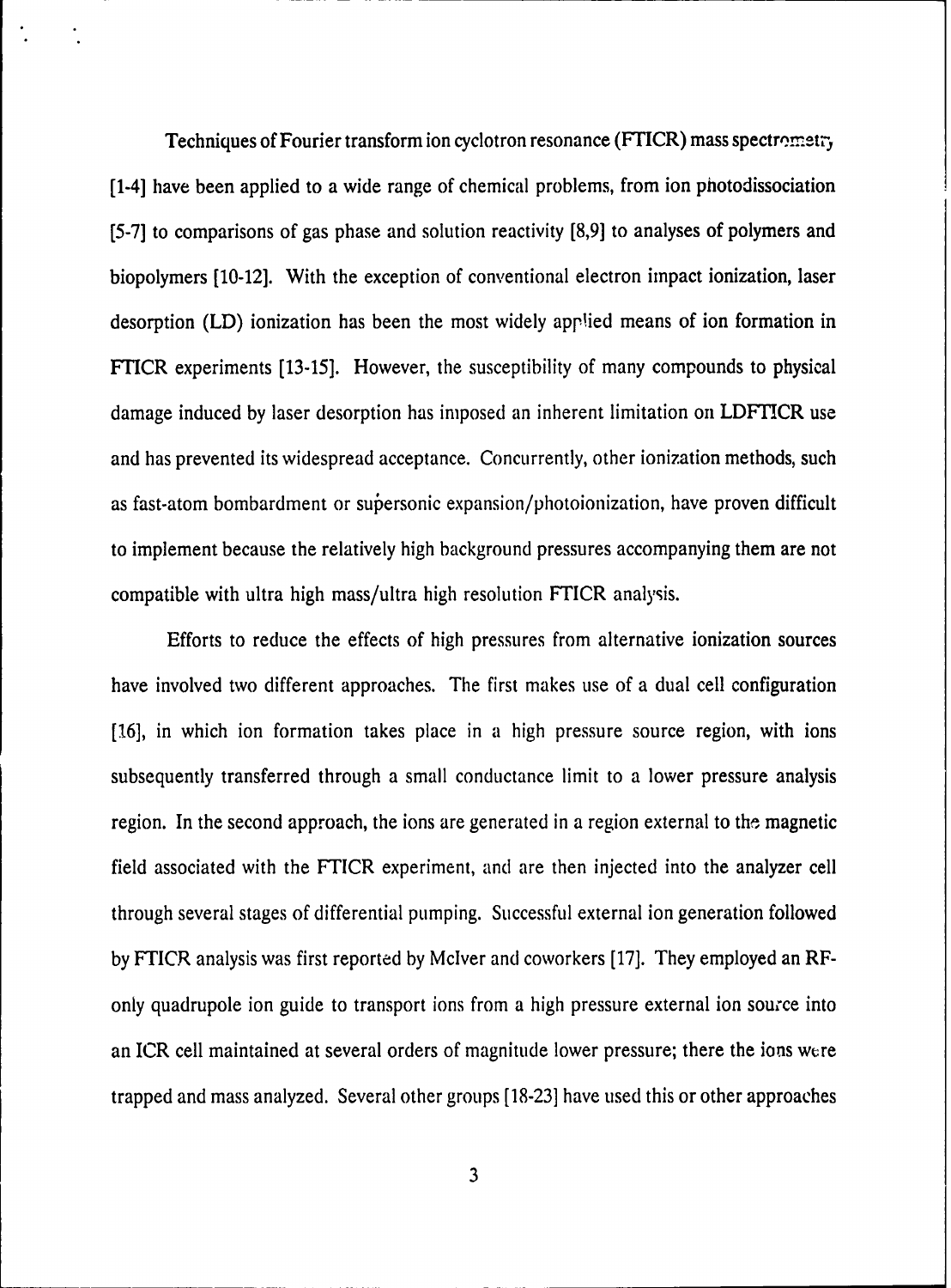not involving quadrupoles to transport ions generated by a variety of alternative ionization sources into FTICR analyzer cells.

One means of -..- -rnal ionization that has not yet been used with FTICR mass rpectrometers is the glow discharge (GD): a type of gas jous plasma, as exemplified by a common neon light. The glow discharge. whose name arises from the bright central glow produced by the emission from excited gaseous atoms, is a partially ionized gas consisting of an eaual nuribcr of positively and negatively charged species and a larger number of neutral specie, [241. The source consists of two electrodes typically operating in a low pressure (0.1 -10 Torr) rare gas environment. A representative analyte population is produced by cathodic sputtering, and the atoms are subsequently excited and ionized in the negative glow region of the discharge.

Glow discharge mass spectrometry (GDMS), which combines the design (implicity of the glow discharge ion source with the high sensitivity and selectivity of mass spectrometric analysis [25-27], has been shown to compare well with other types of plasma source mass spectrometry, such as ICP-MS (inductively coupled plasma) [28]. The ion source is compact and relatively inexpensive to build and maintain, and it operates at modest gas consumption rates (cc/min) and low wattage. Specific analytical problems have arisen, however, where more versatility than provided by commercially available instrumentation is necessary. Radio frequency discharges, as well as thermal atomizers have been coupled to magnetic sector instrumentation to provide for nonconductor and solution analysis [29], and other efforts have utilized conventional d.c. glow discharges as sources for more specialized mass analyzers [30]. We report in this paper the successful coupling of a

4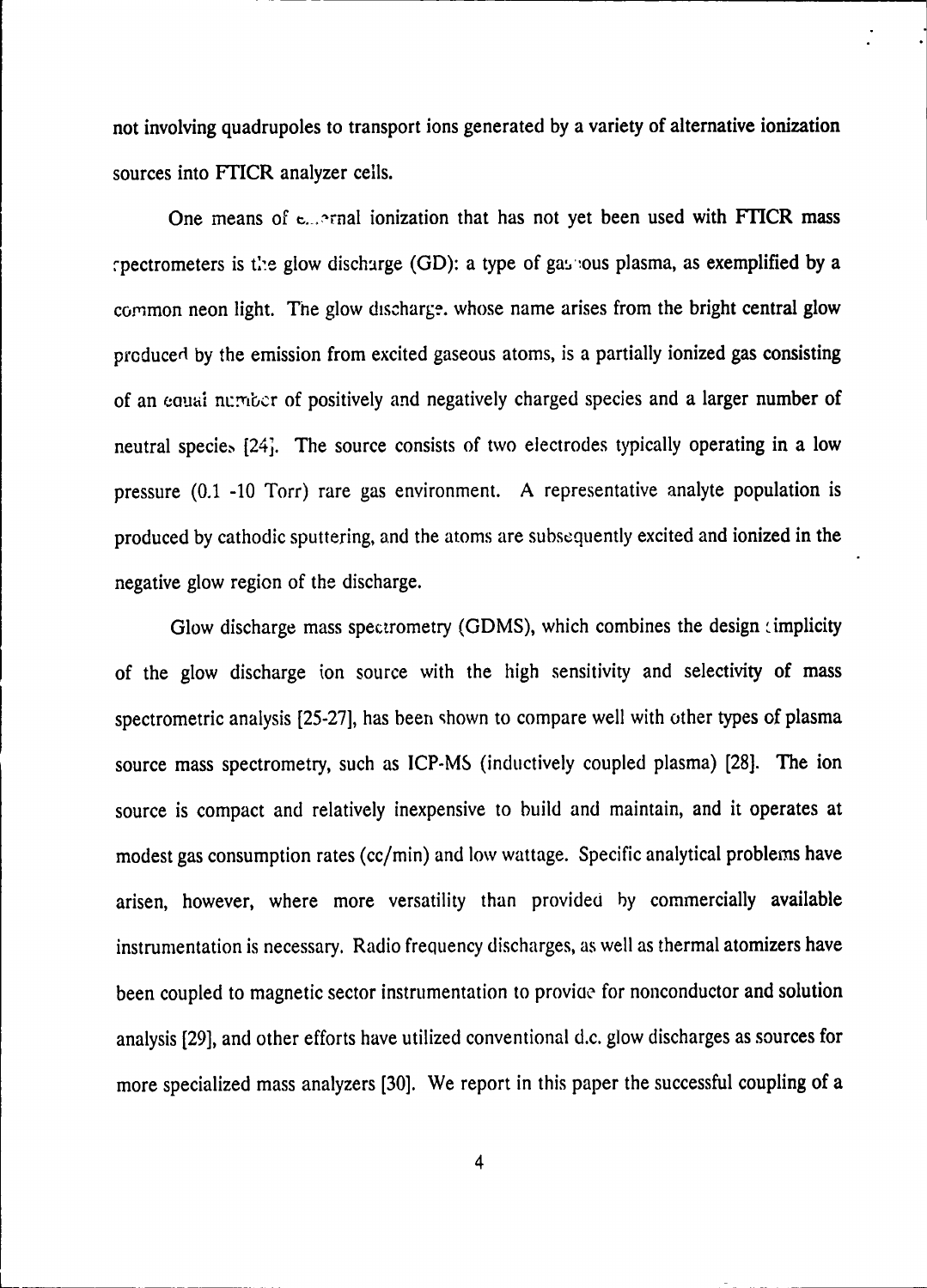glow discharge ion source to an FTICR mass spectrometer. The results of initial experiments are presented, and possible applications based on the high mass resolution provided by FTICR mass analysis are discussed.

#### **EXPERIMENTAL**

The positive ions generated in the negative glow region of a coaxial cathode glow discharge were mass analyzed by a home-built FTICR mass spectrometer described in more detail elsewhere [31]. The instrument employed a Nicolet FTMS-1000 [32] electronics console to control a 4.50 cm x 2.54 cm x 2.54 cm ion analyzer cell. Figure 1 illustrates modifications necessary to interface the FTICR mass spectrometer to the glow discharge source. A 1" Cajon Tee (Cajon Company, Macedonia, OH) served as the housing for the glow discharge, that was formed about a machined 2.0 mm diameter pin cathode positioned on the end of a direct insertion probe (DIP) for manipulation in the high vacuum system. The ion injection method was similar to the approach of Kofel and co-workers [18], in that no quadrupole ion guide was used to focus and transport ions into the cell. Instead, a series of four electrostatic lenses accelerated and focused ions sampled from a 1.0 mm diameter ion exit orifice. In these initial studies, only one stage of differential pumping was employed, facilitating the need for a 150 L/s turbomolecular pump at the ion source, in tandem with two 300 L/s and one 700 L/s diffusion pumps at the analyzer. In this manner the analyzer pressure could be maintained at  $2 \times 10^{-6}$  Torr (discharge pressure = 1.0 Torr), but to obtain higher resolution mass spectra, the collision frequency in the ion cell was further reduced by placing a second 1.0 mm diameter orifice between the electrostatic lenses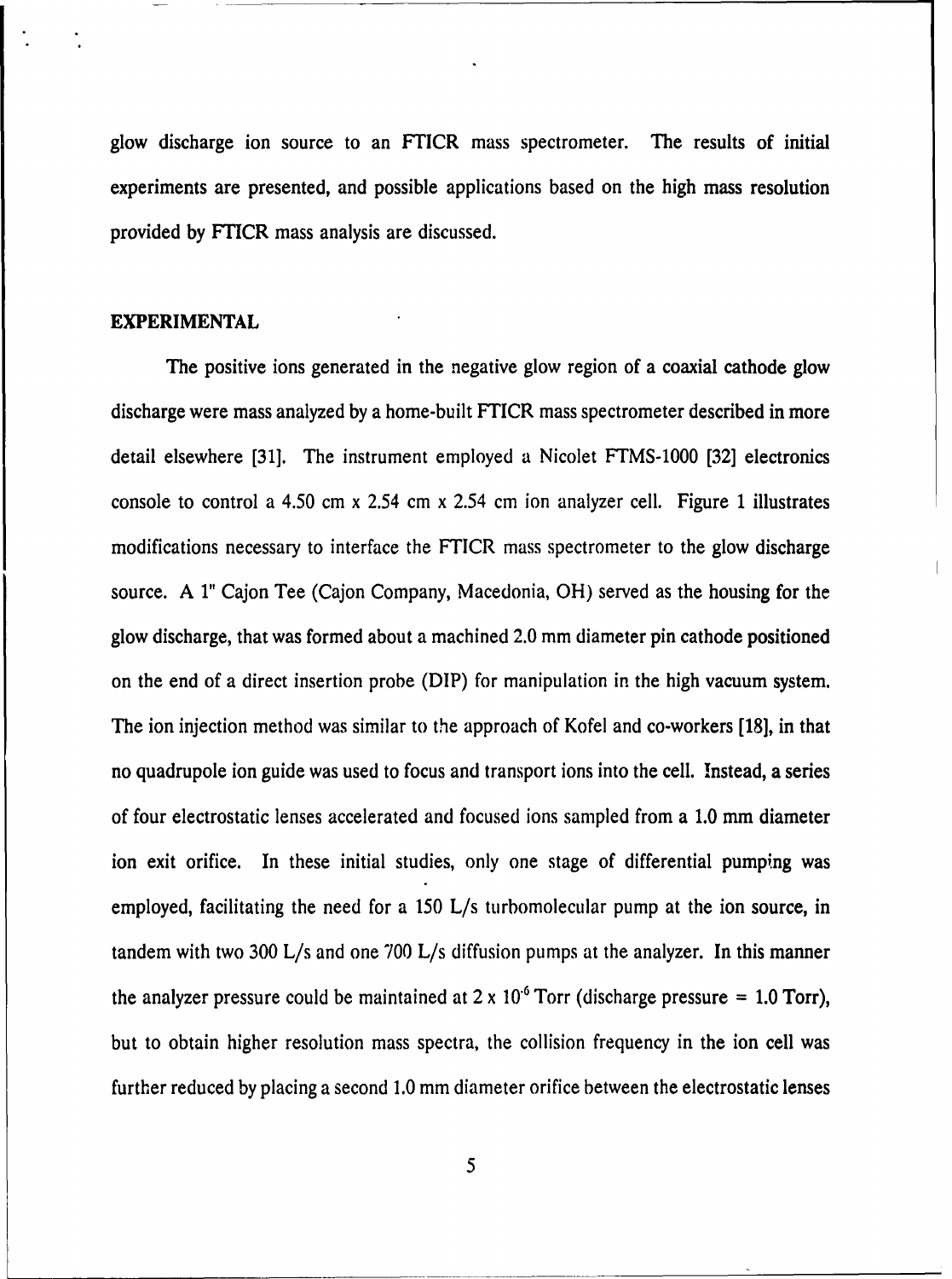and the FTICR analyzer cell (Figure 1B). In this configuration the analyzer could be maintained at 9 X **10"** Torr, but with a concomitant loss in signal intensity The glow discharge was operated with a constant current of 2.0 mA at 1500 V d.c.

A typical pulse sequence involved dropping the analyzer cell trapping plates from +2V to ground for a period of 0.1 - 5.0 seconds to allow ions to be "injected" into the cell, and then raising the plates back to  $+2V$  for the detection phase. In order to obtain optimum sensitivity, ions at m/z 18, 19, 20, 28, 29, 40, and 41  $(H_2O^+, H_3O^+, Ar^{+2}, N_2^+,$ N<sub>2</sub>H<sup>+</sup>, Ar<sup>+</sup>, and ArH<sup>+</sup>, respectively) were selectively ejected from the cell via a swept frequency ejection pulse. In typical experiments ions with frequencies from 10 kHz to 2.667 MHz were excited and detected with a bandwidth of 2.667 MHz. Fifty time domain signals of 16 K data points each were accumulated, and the average time domain signal was apodized by a modified Blackman-Harris window function [33] and zero-filled once prior to Fourier transformation. For higher resolution analysis, fifty time domain signals of 64 K data points each were averaged, and a standard heterodyne approach was employed [2].

#### **RESULTS AND DISCUSSION**

#### **GD-FTICR Mass Spectra**

Figure 2 shows the mass spectrum obtained when a Cu pin was used as the cathode in an argon discharge. The copper isotopes at  $m/z$  63 and 65 are the major peaks, along with "interference" peaks from Ar<sup>+</sup> and ArH<sup>+</sup>, formed from trace levels of water in the argon discharge gas. Isotopic ratios agree with known values to about  $\pm$  0.25%. Figure 3 shows the results obtained for a National Institute of Standards and Technology (NIST)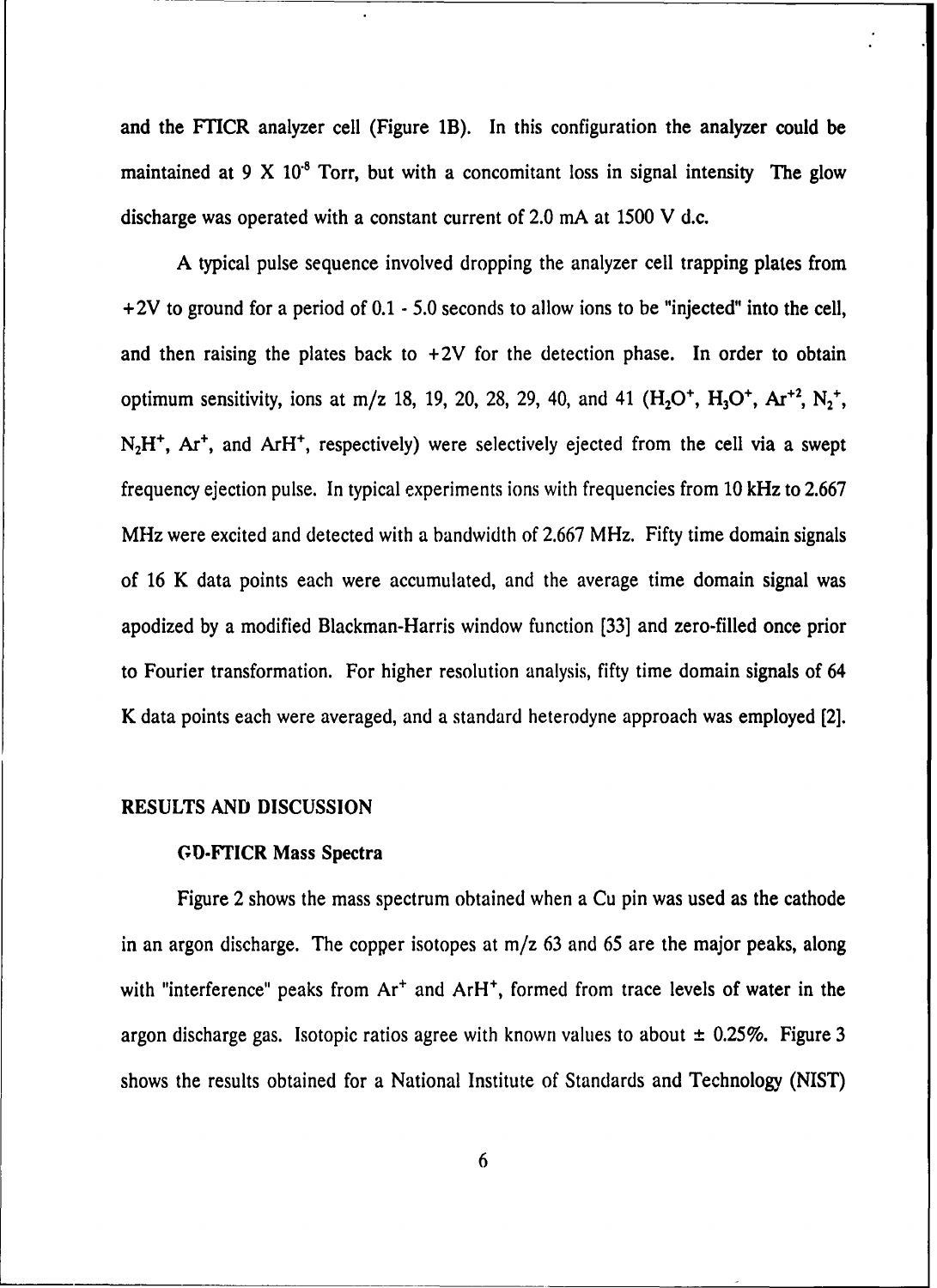stainless steel sample, 1261a, with the Ar<sup>+</sup> and ArH<sup>+</sup> ions ejected. Interfering peaks at mass 18, 19, 28, and 29 result from  $H_2O^+$ ,  $H_3O^+$ ,  $N_2^+$ , and  $N_2H^+$ , respectively. Minor components of the sample at the **0.5 -** 2% level are easily detected, and the isotopic ratios agree with known values to about **± 5%.**

### Detection Limits

The detection limit for nickel in an NIST 1261a standard reference material was calculated for **50** scans accumulated over a 10 **-** 100 a.m.u. mass range. The standard deviation of the mean [34] for 5 background measurements was 15090 counts. The <sup>60</sup>Ni isotope, present at 0.52% in Figure **3,** yielded an ion signal of 3.5 million counts, and the detection limit, calculated **by** multiplying the inverse of the sensitivity **(1.5** ppt/count) **by** 3 times the mean standard deviation of the background [35], was 68ppm. The latter results are rather high when compared with other GDMS instruments, for which the detection limits are on the order of **1** part in **1** billion [36]. However, improvements in our relatively simple ion injection scheme (for instance the addition of a Bessel Box energy analyzer and quadrupole ion guide) should lower the limit of detection by several orders of magnitude.

## Quantitative Analysis

One of the main advantages of GDMS analysis is its ability to provide a quantitative measurement of analyte concentration. It is common in elemental mass spectrometry to employ a reference sample and normalization factors to correct for the sensitivity variations from element to element. These relative sensitivity factors (RSF) have been shown to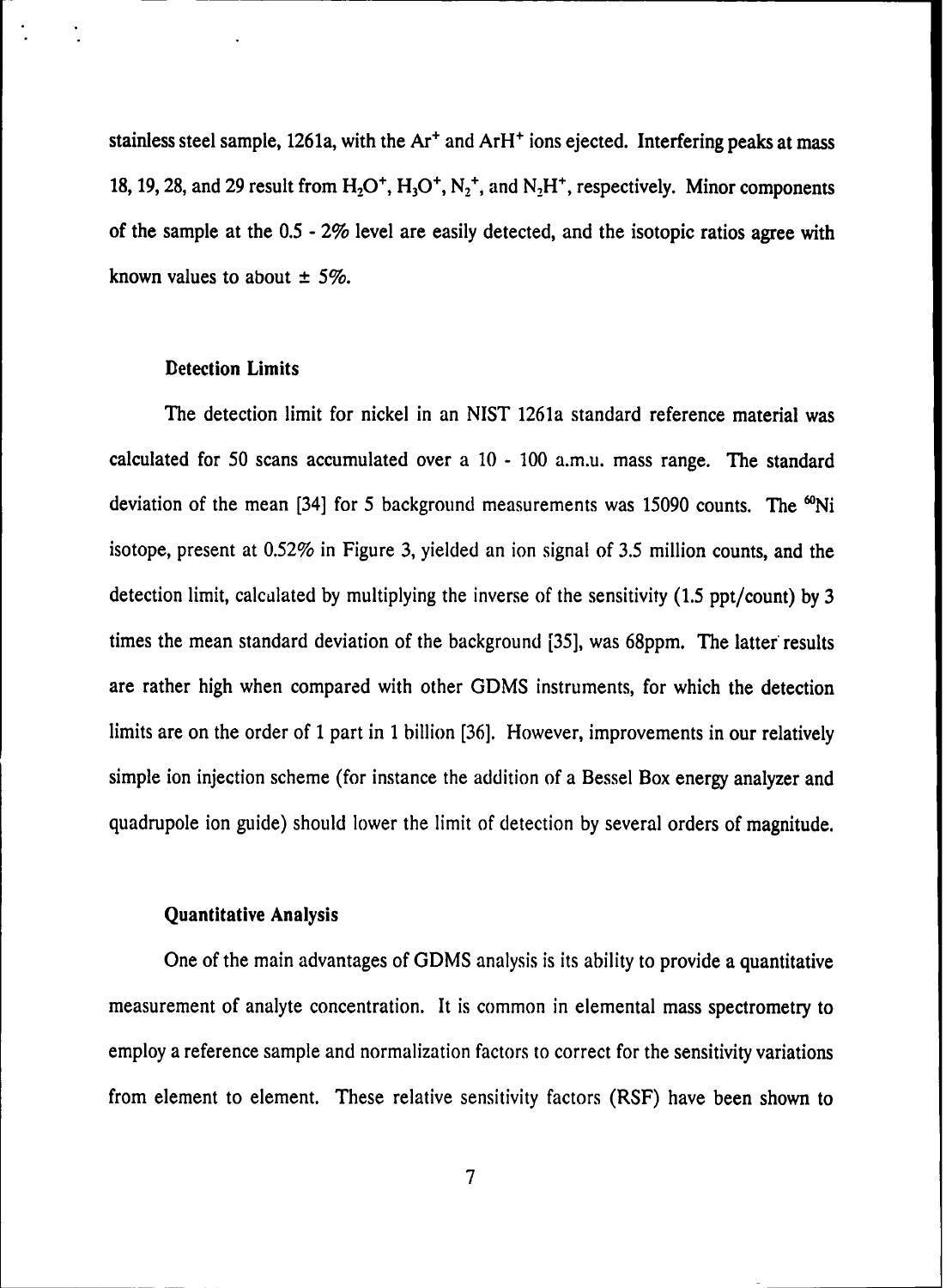depend upon the discharge conditions (pressure, current, etc.), as well as the source geometry and the ion optics **[37, 38],** and are usually evaluated prior to analysis. **The** RSF value can be calculated from a standard sample **by** the relationship:

$$
RSF_x = (I_r/C_r) / (I_x/C_x)
$$
 (1)

where  $I_x$  is the signal intensity for species x at a known concentration  $C_x$ , and  $I_r$  is the signal intensity of the reference, r, at a known concentration C<sub>r</sub>. The RSF value is then used as the normalization factor in conjunction with an internal standard of the reference species for the analysis of an unknown analyte ion of species x in a different sample. Since peak area has been shown to be superior to peak height for measuring relative abundances in **FTICR [39],** all quantitative measurements incorporated peak area values.

The RSF values of <sup>60</sup>Ni and <sup>52</sup>Cr for an NIST 1263a stainless steel sample were calculated relative to the concentration of <sup>55</sup>Mn as the reference from data obtained for ten repetitive trials of 50 scans each. For the <sup>60</sup>Ni and <sup>52</sup>Cr species the mean RSF values were 2.34 and **1.13,** with a standard deviation of the mean of the ten trials being **± 0.12** and **±** 0.02, respectively. These values were then used to determine the concentration of nickel and chromium in a different stainless steel sample **(NIST** 1261a) **by:**

$$
C_x = (RSF_x)[(I_x)(C_r) / (I_r)]
$$
 (2)

Table **1** lists the certified concentrations, as well as the concentrations calculated with the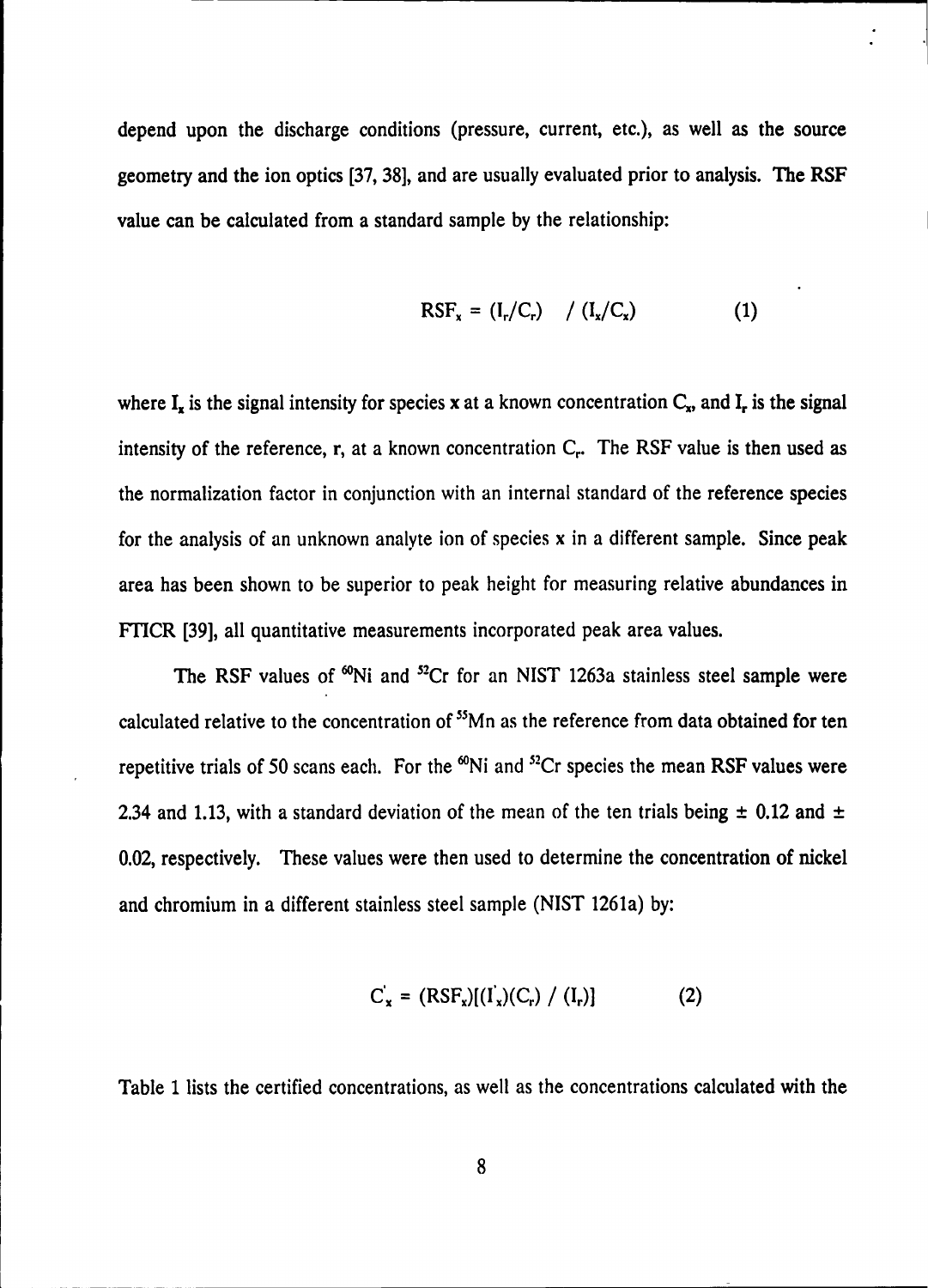RSF values and those calculated by direct ratioing of the peak areas (i.e., by assuming RSF's of unity). For both analytes, the application of the RSF value improved the accuracy of the analysis and produced a percent error comparable with literature values [40].

#### Polyatomic Interferences

Isobaric interferences have been shown to be a universal problem in elemental mass spectrometry, regardless of ion source type. In the glow discharge, isobaric interferences arise from several sources including overlapping isotopes, doubly charged species, and polyatomic ions. This last category is the most common, with interfering species originating from: **1)** ionized vacuum system impurities, 2) ionized sputtered polyatomic species, and **3)** polyatomic ions generated **by** ion/molecule reactions.

Two schemes have been proposed to overcome isobaric interferences: discrimination and suppression/elimination **[37].** The first of these, discrimination, is the approach used when the glow discharge source is coupled to a high resolution magnetic sector mass spectrometer. Some typical diatomic ion interferences are dimers, oxides and argides. The required resolution necessary to effect separation of these species from an analyte of the same nominal mass varies from a few thousand to an excess of **60000 [37].** It should be noted that at present the commercial magnetic sector instrument has resolution of ca. **10000** and would only be able to effect separation of a fraction of these species.

The second method, recently reported **by** King and Harrison **[301** involves elimination of polyatomic species **by** collision induced dissociation **(CID)** in the RF-only section of a triple stage quadrupole **(TSQ).** Elimination should be a more effective approach to the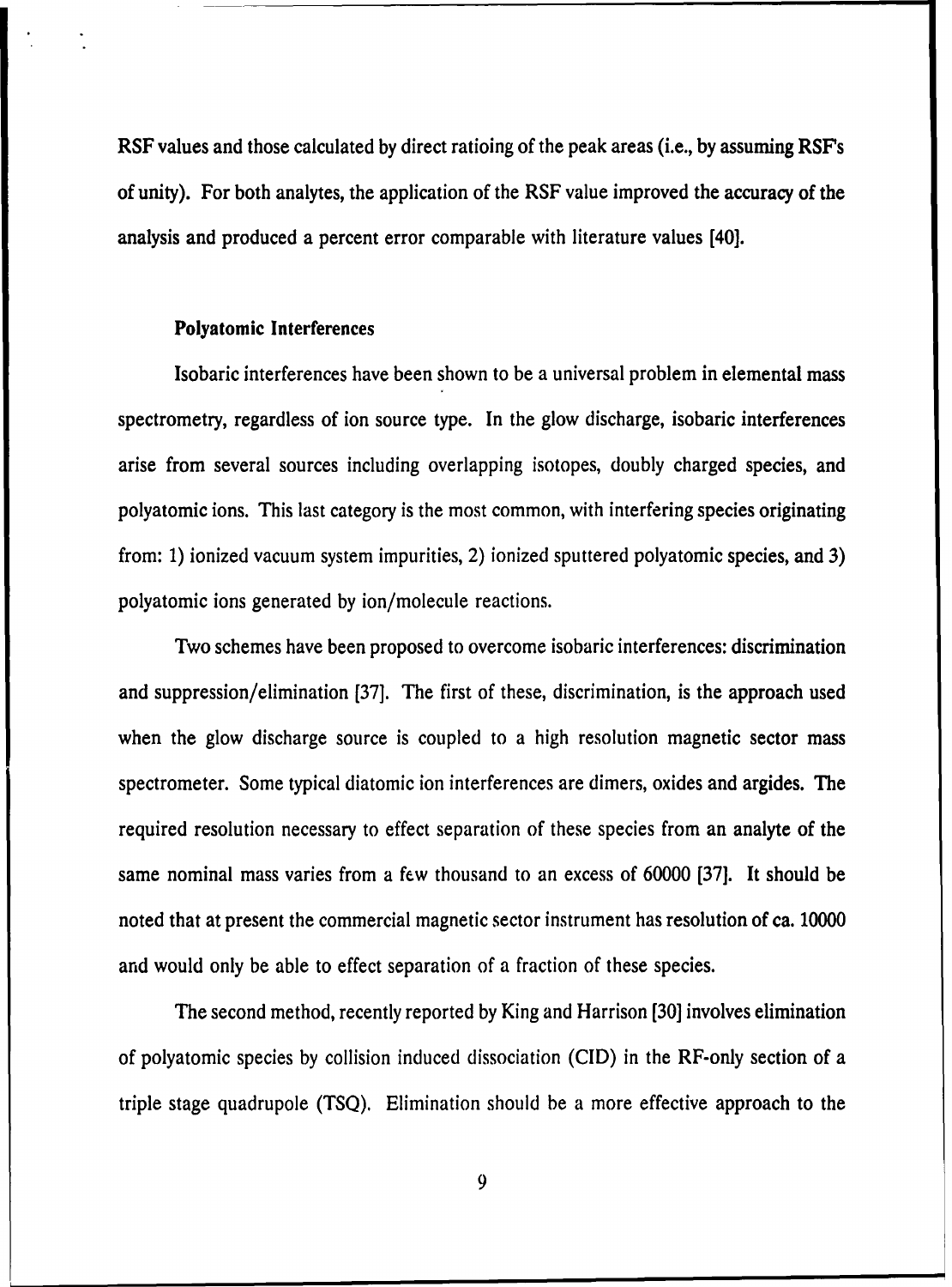problem of isobaric interferences, because the need for ultra high resolution is no longer a factor. However, several limitations of this approach, most notably the inability to obtain collision energies high enough to dissociate tenacious bonds such as M-O, have prevented it from gaining commercial success.

The FTMS approach holds the potential for both discrimination (with ultra high resolving power) and elimination (with a greater probability for collisional dissociation than the **TSQ** approach) of isobaric interferences. In a series of precursory studies, moderate resolution mass spectra were generated from a brass cathode in an argon discharge. Figure 4A illustrates the 39.5 - 41.5 a.m.u. region of the spectrum with  $Ar<sup>+</sup>$  and  $ArH<sup>+</sup>$  indicated at nominal masses of 40 and 41. The observed resolution for Ar<sup>+</sup> is 6158 at full width half maximum. Figure 4B shows the copper and zinc species in the mass range 62 - 67 a.m.u.; the **63Cu+** ion has resolution of 7696. To date, the highest resolution obtained with **GD-**FTICR has been for an <sup>40</sup>Ar<sup>+</sup> ion: m/ $\Delta$ m = 41056. Although these results are preliminary, they demonstrate the possibility of ultra high resolution GDMS. Studies are continuing to exploit the unique capabilities of the FTICR technique to resolve/eliminate glow discharge isobaric interferences.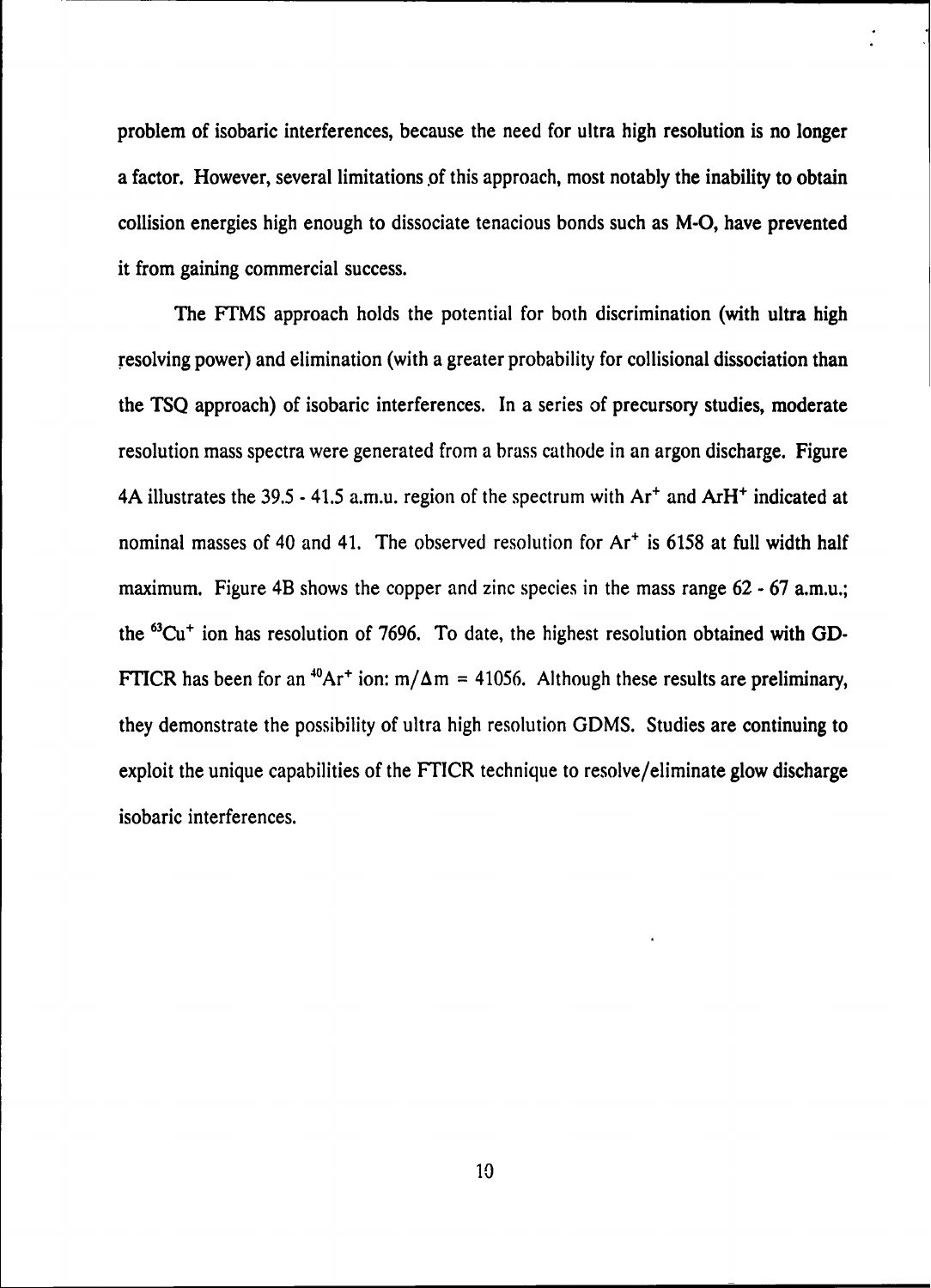#### **CONCLUSIONS**

**A** glow discharge ion source has been successfully interfaced to a Fourier transform ion cyclotron resonance mass spectrometer. Preliminary results indicate detection limits are on the order of **68** ppm, and that improved limits of detection will result from increasing the ion throughput, while simultaneously reducing the analyzer pressure. Quantitative analysis at the **0.5%** level is accomplished through the use of **NIST** standard reference materials and relative sensitivity factors to account for sputtering and ionization differences between different elements in various materials. Moderate resolution of  $m/\Delta m \sim 10000$  and high resolution of  $m/\Delta m \sim 40000$  indicate that GD-FTICR holds the potential for solving the problem of isobaric interferences in elemental mass spectrometry.

#### **ACKNOWLEDGEMENT**

We acknowledge Willard Harrison for the loan of various items of equipment associated with the glow discharge, K.R. Williams for numerous helpful comments, and the Office of Naval Research for partial support of this research.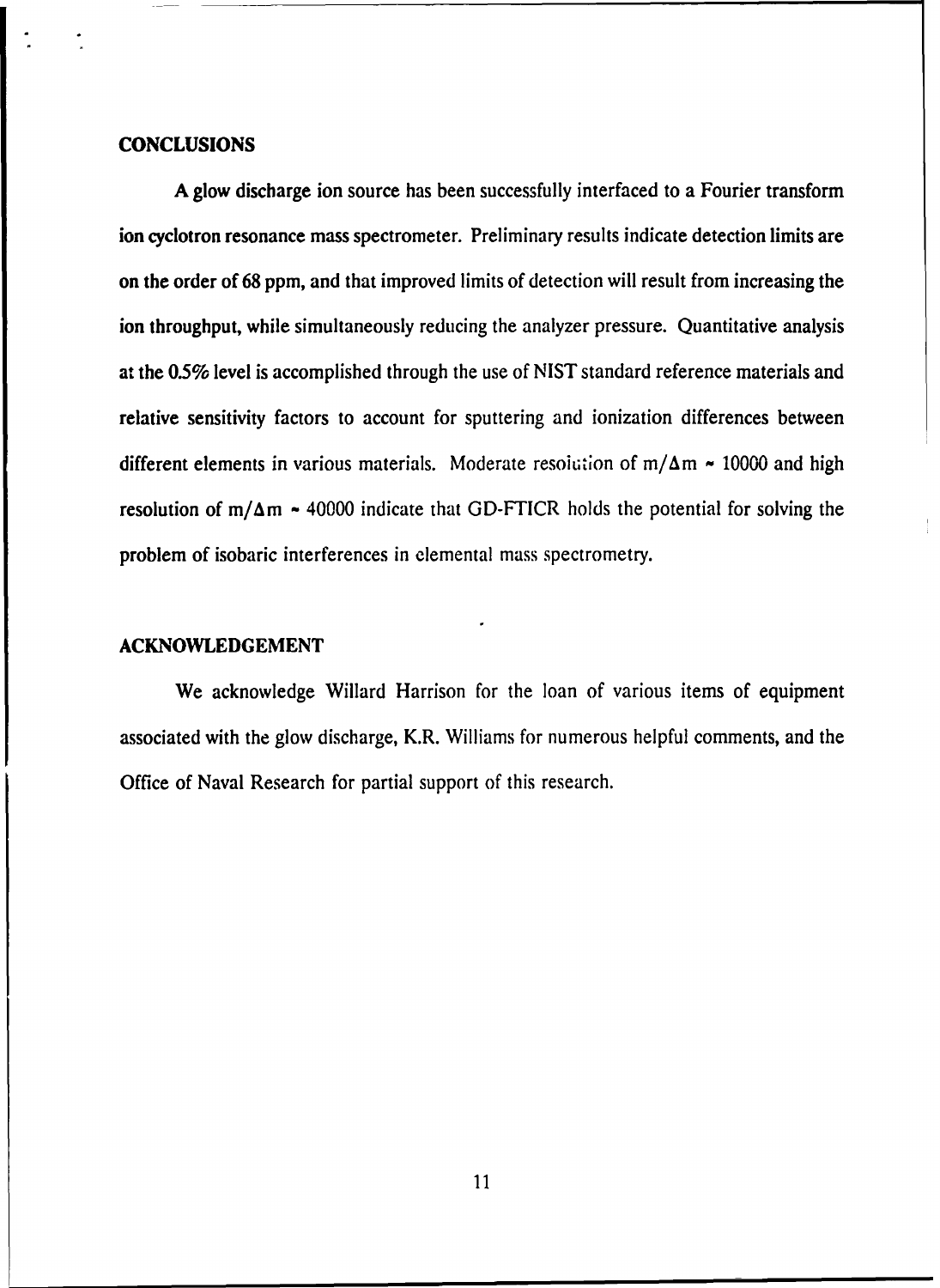#### **REFERENCES**

- **1.** Baykut, G.; Eyler, J.R. Trends in Analytical Chemistry 1986, 5, 44.
- 2. Buchanan, M.V.; Comisarow, M.B. In Fourier Transform Mass Spectrometry: Evolution. Innovation, and Applications. **ACS** Symp. Series; Buchanan, M.V., **Ed.;** American Chemical Society: Washington, **1987; 359, p 1.**
- **3.** Wilkins, **C.L.;** Chowdhury, A.K.; Nuwaysir, L.M.; Coates, M.L. Mass Spectrom, Rev. **1989, 8, 67.**
- 4. Marshall, **A.G.;** Grosshans, P.B. Anal. Chem. **1991, 63, 215A.**
- 5. Thorne, R.L.; Beauchamp, J.L. In Gas Phase Ion Chemistry; Bowers, M.T., Ed.; Academic: New York, 1984; Vol. **3, p** 41.
- **6.** Dunbar, R.C. In Gas Phase Ion Chemistry; Bowvers, M.T., **Ed.;** Academic: New York, 1984; Vol. **3, p 129.**
- **7.** Baykut, **G.;** Watson, **C.H.;** Weller, R.R. Eyler, J.R. **J.** Am. Chem. Soc. **1985, 107, 8036.**
- **8.** Wolf, **J.F.;** Staley, R.H.; Koppel, **I.;** Taagepera, M.; Mclver, R.T.; Beaucham.p, **J.L.;** Taft, R.W. **J.** Am. Chem. Soc. **1977, 99,** *5417.*
- **9.** Richardson, **D.E.** Inorg. Chem. **1990, 29, 3213.**
- 10. Russell, D.H.; Castro, M.E. In Mass Spectrometry in Biomedical Research; Gaskel, **S.J., Ed.; J.** Wiley and Sons: New York, **1986, p 313.**
- **11.** Ijames, **C.F.;** Wilkins, **C.L.** J.Am. Chem. Soc. **1988, 110, 2687.**
- 12. Brown, **C.E.;** Kovacic, P.; Welch, **K.J.;** Cody, R.B.; Hein, R.E.; Kinsinger, **J.A.** Arabian **J.** Sci. Eng. **1988, 13, 163.**
- 13. McCrery, D.A.; Ledford, E.B., Jr.; Gross, M.L. Anal. Chem. 1982, 54, 1435.
- 14. Wilkins, **C.L.;** Weil, **D.A.;** Yang, **C.L.C.;** Ijames, **C.F.** Anal. Chem, **1985, 42,520.**
- *15.* Watson, **C.H.;** Baykut, **G.;** Eyler, J.R. Anal. Chem., **1987, 9, 1133.**
- **16.** Cody, R.B.; Kinsinger, **J.A.** In Fourier Transform Mass Spectrometry: Evolution. Innovation, and Applications, **ACS** Symp. Series; Buchanan, M.V., **Ed.;** American Chemical Society: Washington, **1987; 359, p 59.**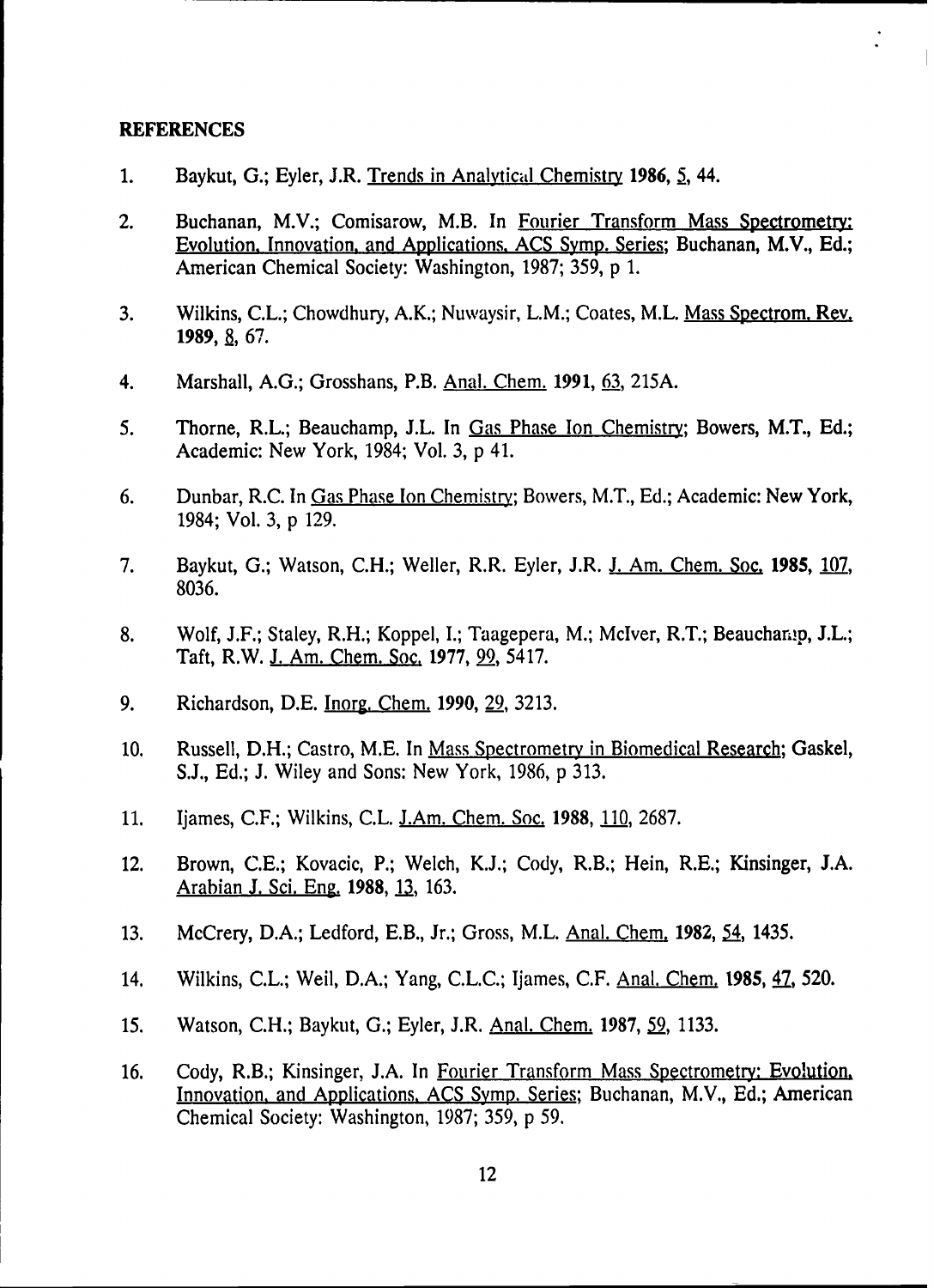- **17.** Mclver, R.T., Jr.; Hunter, R.L.; Bowers, W.D. Int. **J.** Mass. Spectrom. Ion Processes **1985,** 64, **67.**
- **18.** Kofel, P.; Alleman, M.; Kellerhals, H.; Wanczek, K.P. Int. **J.** Mass. Spectrom. Ion Processes **1985, 65, 97.**
- **19.** Alford, **J.M.;** Williams, P.E.; Trevor, **D.J.;** Smalley, R.E. Tnt. **J.** Mass. Spectrom. Ton Processes **1986, 72, 33.**
- 20. Hunt, D.F.; Shabanowitz, J.; Yates, J.R.; Zhu, N.Z.; Russel, D.H.; Castro, M.E. Proc. Natl. Acad. Sci, **U.S.A. 1987,** 84, **620.**
- 21. Ijames, **C.F.;** Wilkins, **C.L. J.** Am. Soc. Mass. Spectrom. **1990, 1, 208.**
- 22. Henry, K.D.; McLafferty, F.W. Org. Mass Spectrom. **1990, 251** 490.
- 23. **Kofel, P.; McMahon, T.B. Int. J. Mass. Spectrom. Ion Processes 1990, 28, 1.**
- 24. Chapman, B. "Glow Discharge Processes, Sputtering and Plasma Etching"; John Wiley and Sons: New York, **1980;** Chapter **3.**
- *25.* Sanderson, **N.E.;** Hall, **E.;** Clark, **J.;** Charalambous, P.; Hall, **D.** Mikrochim. Acta **1987, 1, 275.**
- 26. **Harrison, W.W.; Bentz, B.L. Prog. Analyt. Spectrosc. 1988, 11, 53.**
- **27.** Harrison, W.W.; Barshick, **C.M.;** Klingler, **J.A.;** Ratliff, P.H.; Mei, Y. Anal.Chem. **1990, 62,** 943A.
- **28.** Horlick, **G. 1990** Winter Conference on Plasma Spectrochemistry, St. Petersburgh, FL, January, **1990.** [Abstract #PL5]
- **29.** Donahue, D.L. Analytical Chemistry Division, Oak Ridge National Laboratory, personal communication.
- **30.** King, F.L.; Harrison, W.W. Tnt. **J.** Mass Spectrom. Ion Proc. **1989, 9, 171.**
- **31.** Zimmerman, **J.A.;** Bach, S.B.H.; Watson, **C.H.;** Eyler, J.R. J.Phys.Chem., **1991, 25, 98.**
- **32.** Now sold **by** Extrel, P.O. Box 4508, Madison, WI **53711.**
- **33.** Harris, **F.J.** Proc. **IEEE 1978, 66~,** *51.*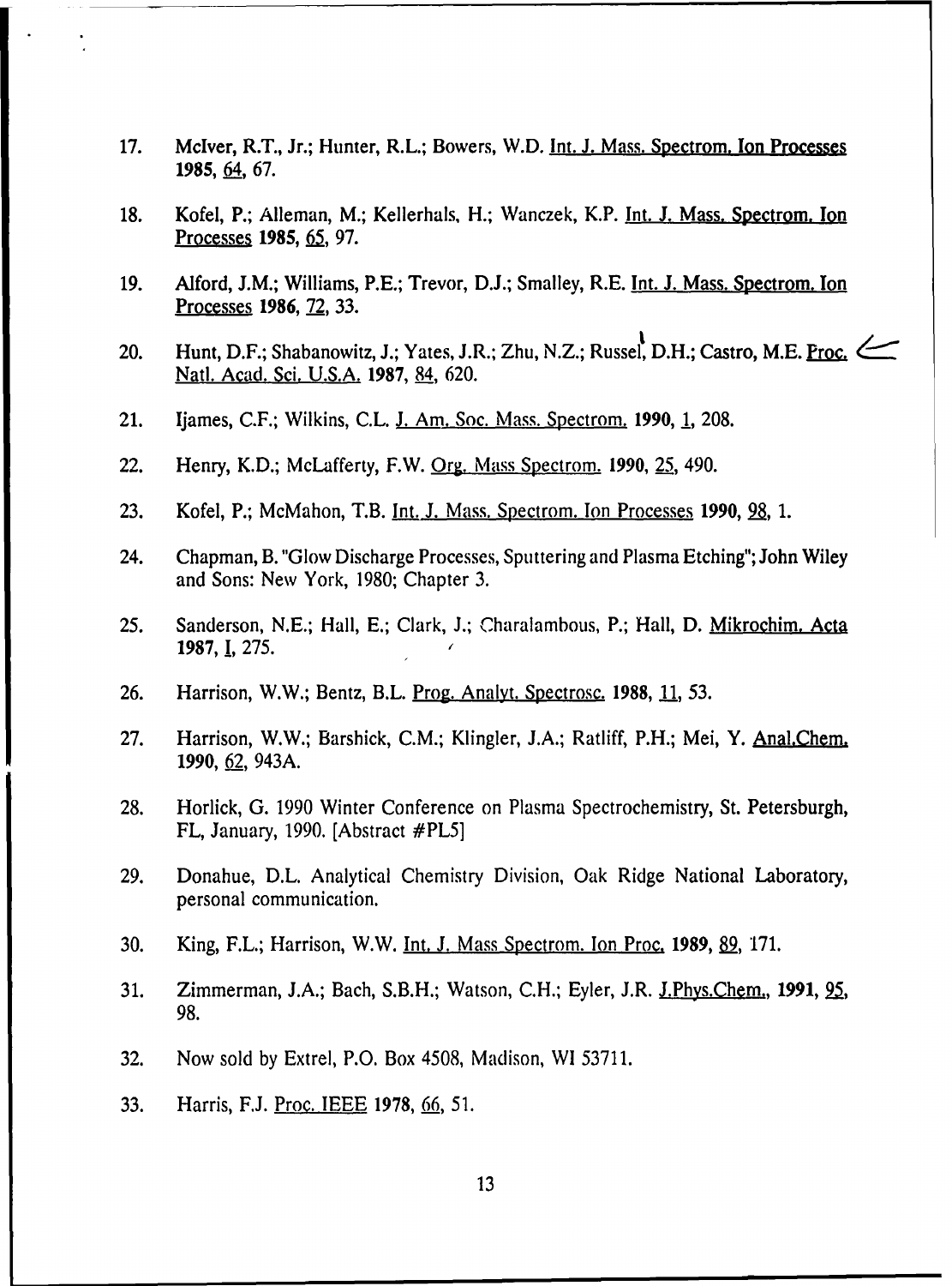- 34. Shoemaker, D.P.; Garland, C.W.; Steinfeld, **1.1.;** Nihler, **J.W.** Experiments in Physical Chemistry; McGraw-Hill: New York, **1981, p** *725.*
- *35.* Long, **G.L.;** Winefordner, **J.D.** Anal. Chem. **1983,** *55,* **712A.**
- **36.** Cantel, **J.E.;** Hall, **E.F.;** Shaw, **CIJ;** Turner, **P.J.** Int. **J.** Mass Spectrom. Ion Phys. **1983**, **46**, **11**.
- **37.** King, F.L. Ph.D. Dissertation; University of Virginia, **1989.**
- **38.** Vieth, W.; Huneke, **J.C.** Spectrochim. Acta **1991,** 46B, **137.**
- **39.** Liang, Z.; Marshall, **A.G.** Anal. Chem. **1990, 62, 70.**
- 40. Taylor, W.S.; Dulak, **J.C.** Spectroscopy **1989,** 4, 41.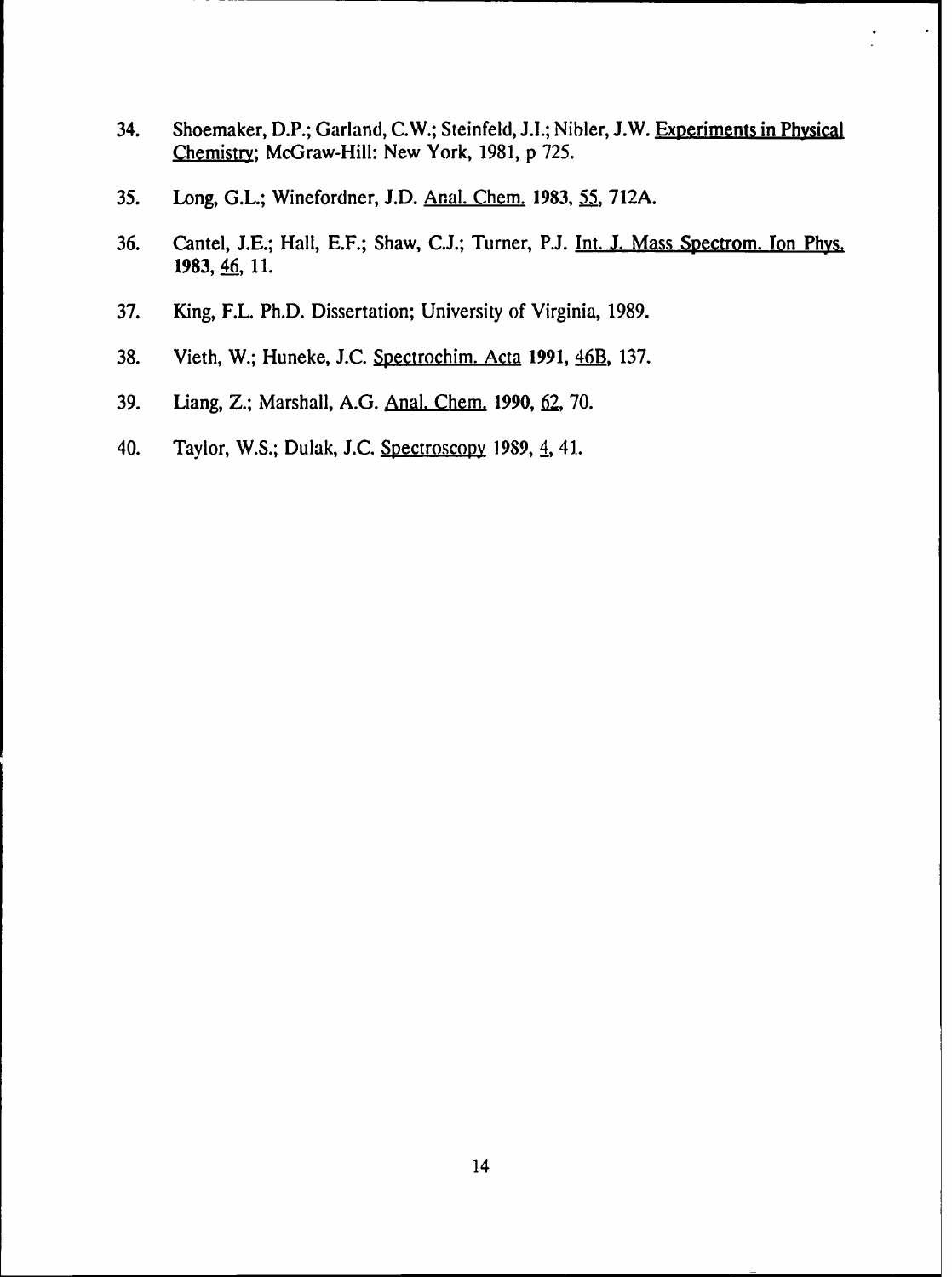| <u>Isotope</u> | Certified       | <b>Without RSF</b> | With RSF <sup>*</sup> |
|----------------|-----------------|--------------------|-----------------------|
| $55$ Mn        | $0.66 \pm 0.01$ |                    | -----                 |
| $^{52}Cr$      | $0.58 \pm 0.01$ | $0.49 \pm 0.01$    | $0.55 \pm 0.02$       |
| $^{60}$ Ni     | 0.52            | $0.25 \pm 0.01$    | $0.58 \pm 0.03$       |

# Table **1.** Concentrations in an **NIST** 1261a standard reference sample (percent)

'RSF values obtained from the analysis of an NIST 1263a standard reference sample (see text).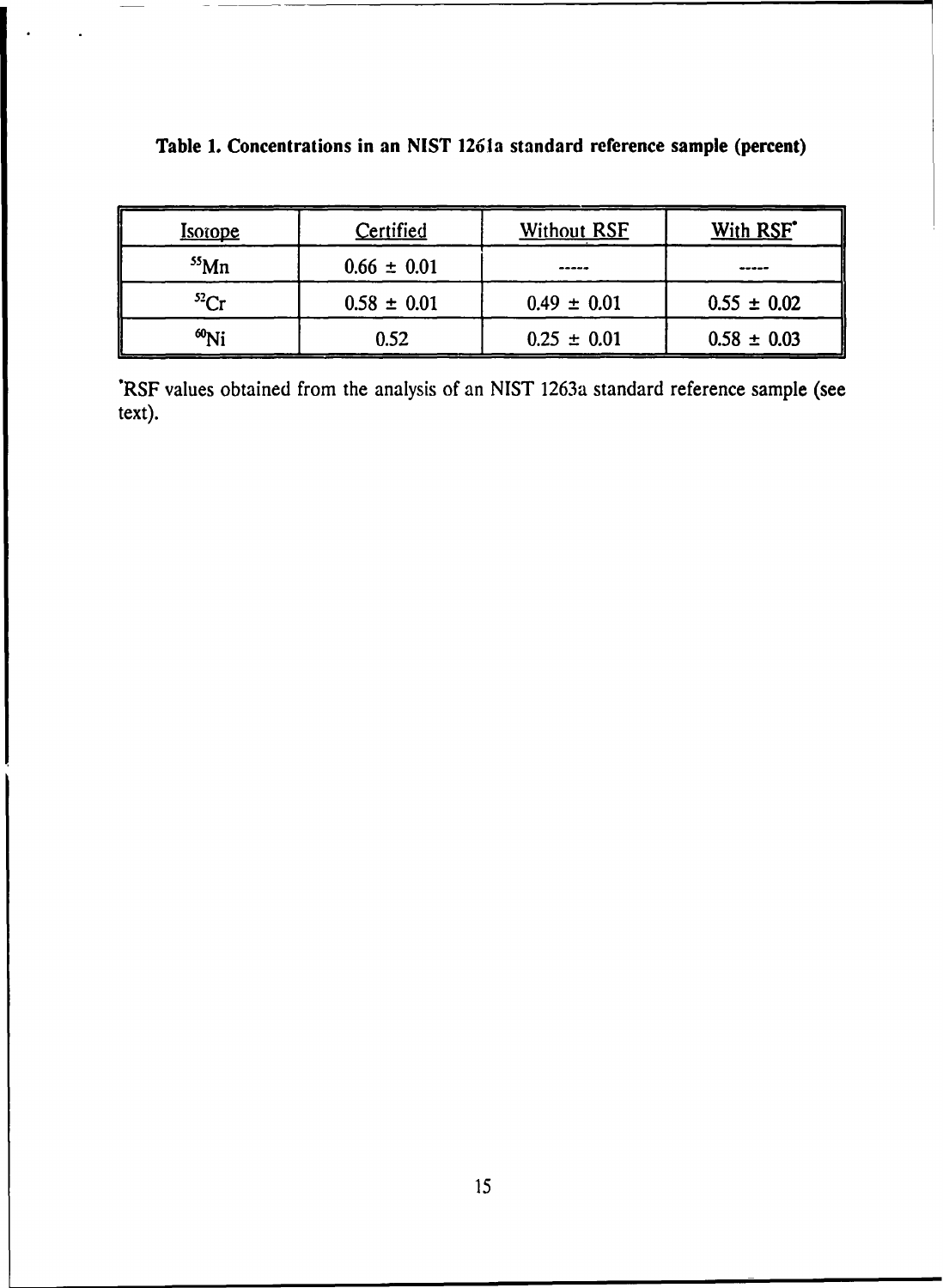# **FIGURE CAPTIONS**

- Figure **1. (A) A** 2 Tesla Fourier transform ion cyclotron resonance mass spectrometer modified to accommodate a glow discharge ion source. (B) An expanded view of **(A)** showing the glow discharge ion source region in detail.
- Figure 2. Low resolution GDFTICR mass spectrum of a copper cathode. **1.0** Torr argon; **1500V** d.c. discharge.
- Figure **3.** Low resolution GDFTICR mass spectrum of an NIST 1261a stainless steel cathode. 1.0 Torr argon; 1500 V d.c. discharge;  $^{40}Ar^{+}$  and ArH<sup>+</sup> ejected.
- Figure 4. (A) Moderate resolution GDFTICR mass spectrum of a brass cathode in the mass range 39.5 - 41.5 amu;  $m/\Delta m = 6158$  at nominal mass  $^{40}Ar^{+}$ . (B) Moderate resolution GDMS spectrum of a brass cathode in the mass range 62 - 67 amu; m/ $\Delta m = 7696$  at nominal mass <sup>63</sup>Cu<sup>+</sup>. 1.5 Torr argon; 1000 V d.c. discharge.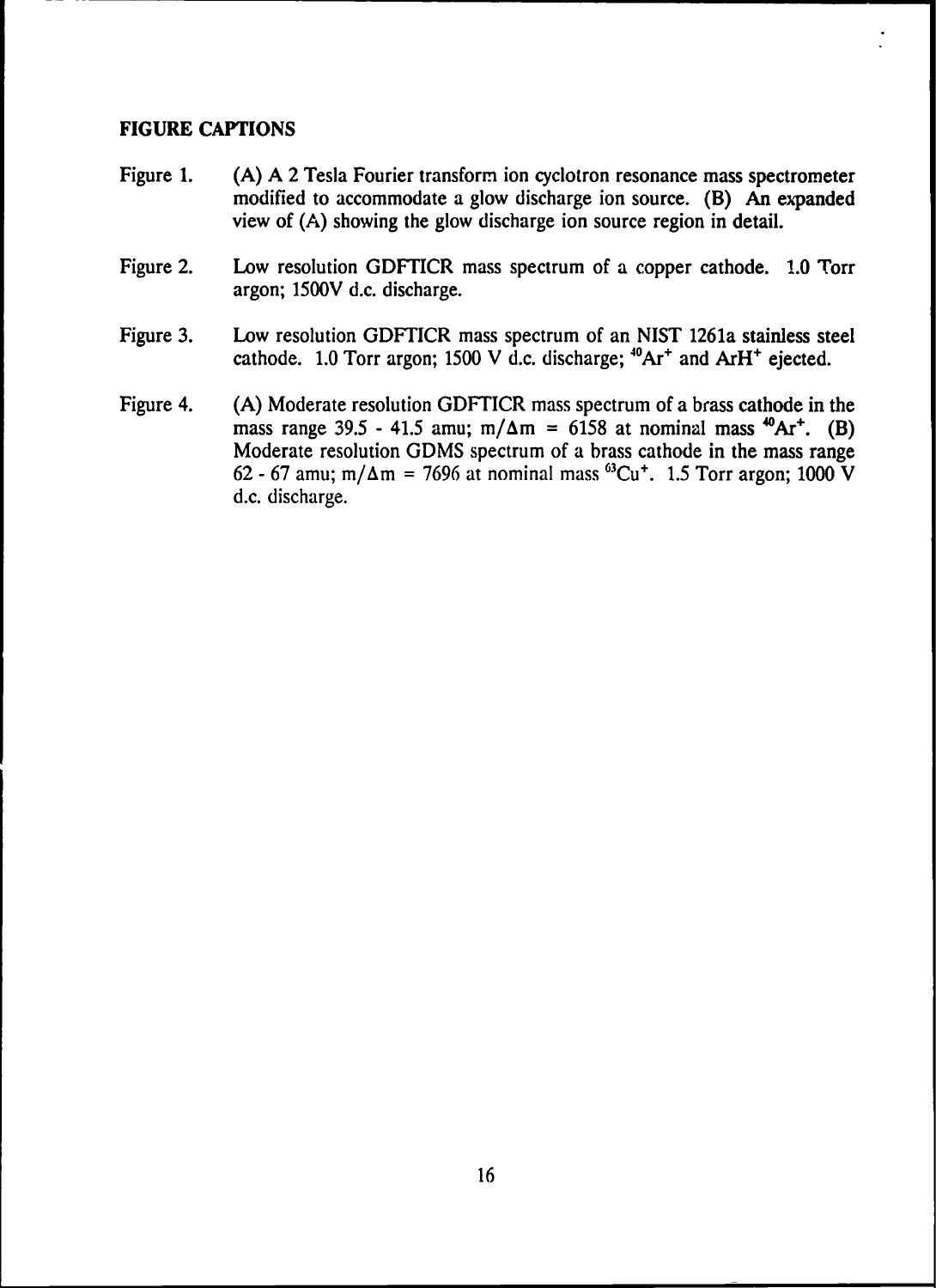

÷,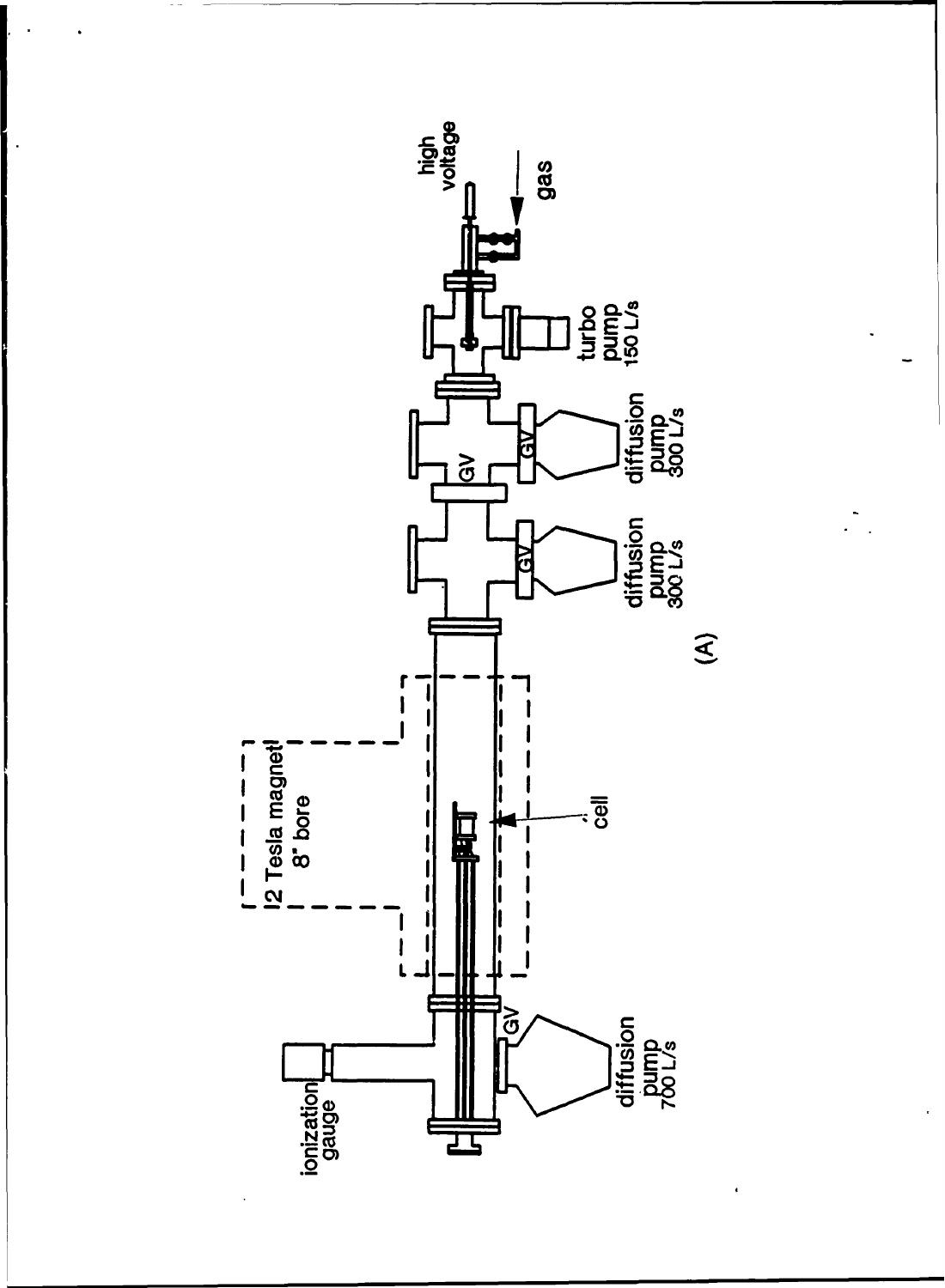

 $\widehat{\mathbf{e}}$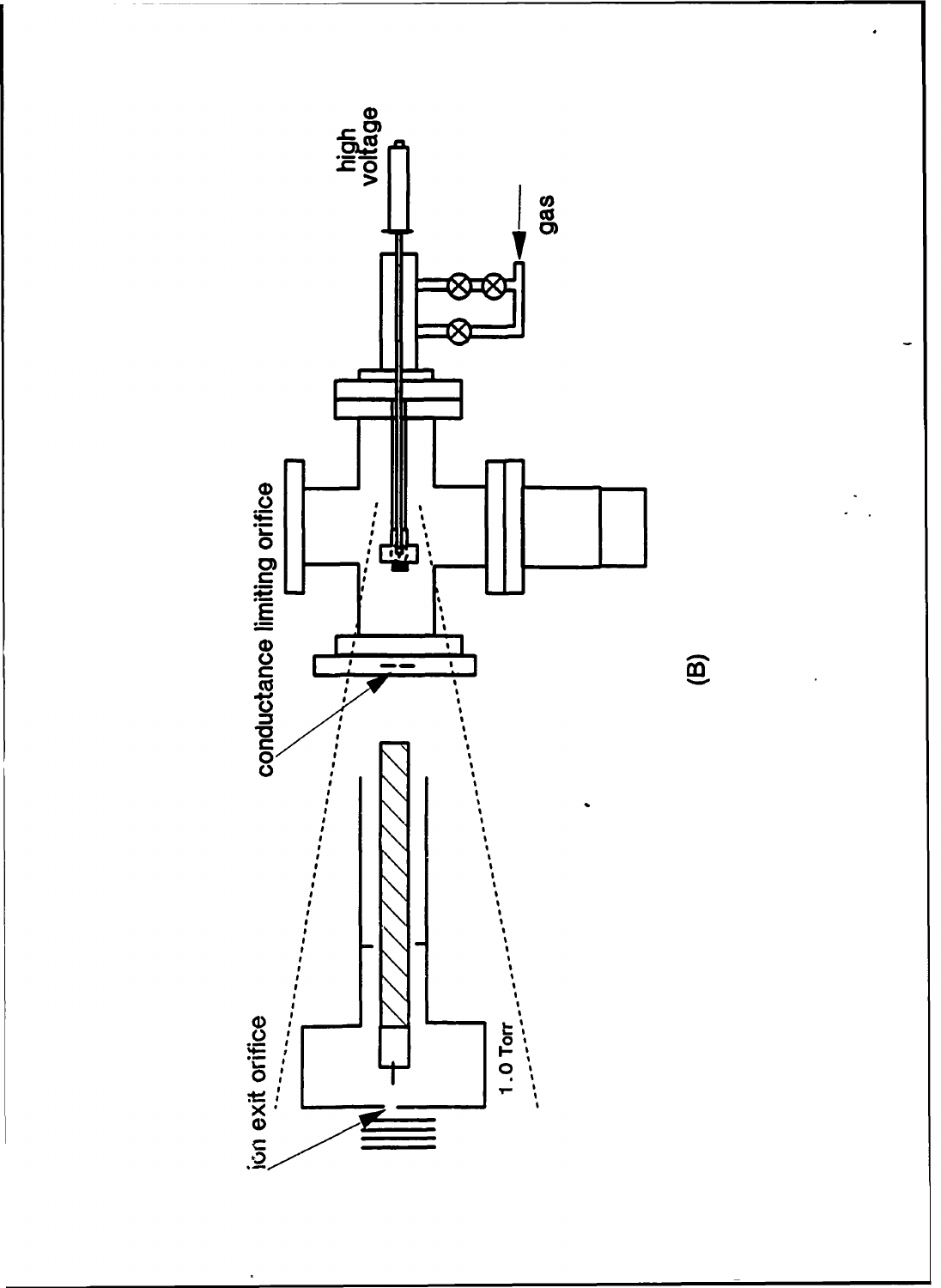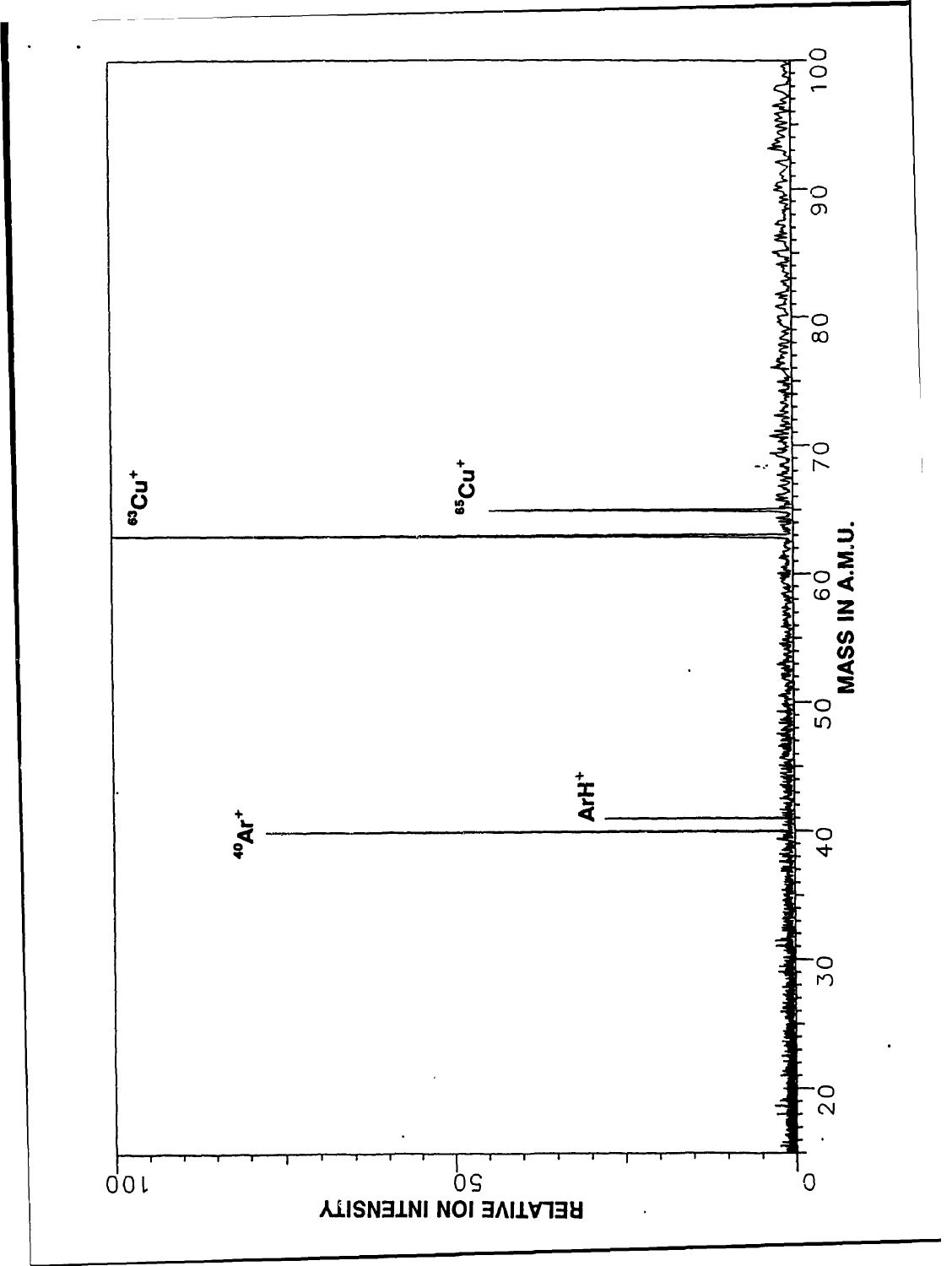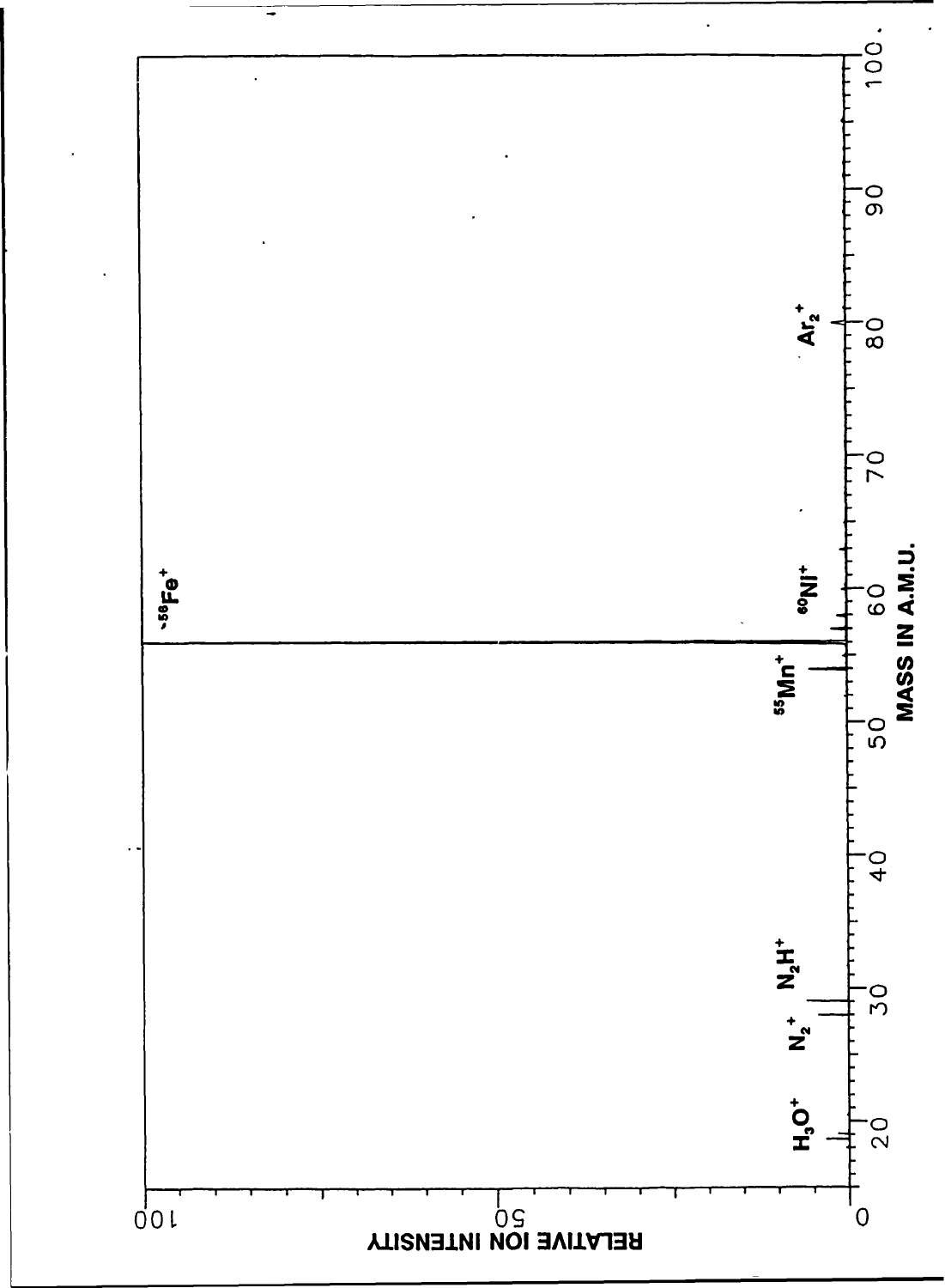